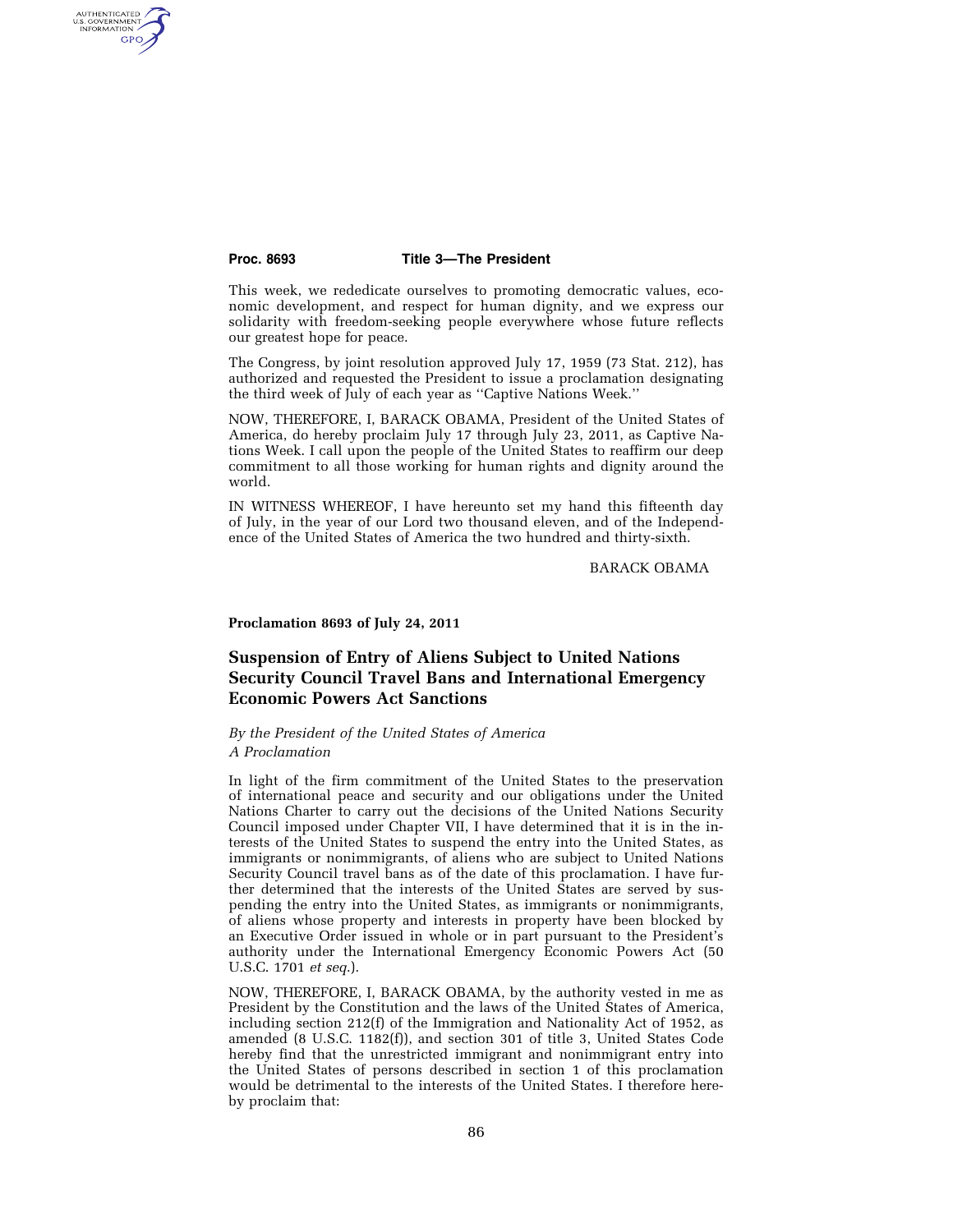### Proclamations **Proc. 8693**

Section 1. The entry into the United States, as immigrants or nonimmigrants, of the following persons is hereby suspended:

(a) Any alien who meets one or more of the specific criteria for the imposition of a travel ban provided for in a United Nations Security Council resolution referenced in Annex A to this proclamation.

(b) Any alien who meets one or more of the specific criteria contained in an Executive Order referenced in Annex B to this proclamation.

**Sec. 2.** Persons covered by section 1 of this proclamation shall be identified by the Secretary of State or the Secretary's designee, in his or her sole discretion, pursuant to such standards and procedures as the Secretary may establish.

**Sec. 3.** The Secretary of State shall have responsibility for implementing this proclamation pursuant to such procedures as the Secretary, in consultation with the Secretary of the Treasury and Secretary of Homeland Security, may establish.

**Sec. 4.** Section 1 of this proclamation shall not apply with respect to any person otherwise covered by section 1 where entry of the person into the United States would not be contrary to the interests of the United States, as determined by the Secretary of State. In exercising the functions and authorities in the previous sentence, the Secretary of State shall consult the Secretary of Homeland Security on matters related to admissibility or inadmissibility within the authority of the Secretary of Homeland Security.

**Sec. 5.** Nothing in this proclamation shall be construed to require actions that would be inconsistent with the United States obligations under applicable international agreements.

**Sec. 6.** This proclamation is not intended to, and does not, create any right or benefit, substantive or procedural, enforceable at law or in equity by any party against the United States, its departments, agencies, or entities, its officers, employees, or agents, or any other person.

Sec. 7. This proclamation is effective immediately and shall remain in effect until such time as the Secretary of State determines that it is no longer necessary and should be terminated, either in whole or in part. Any such termination shall become effective upon publication in the *Federal Register*.

IN WITNESS WHEREOF, I have hereunto set my hand this twenty-fourth day of July, in the year of our Lord two thousand eleven, and of the Independence of the United States of America the two hundred and thirty-sixth.

BARACK OBAMA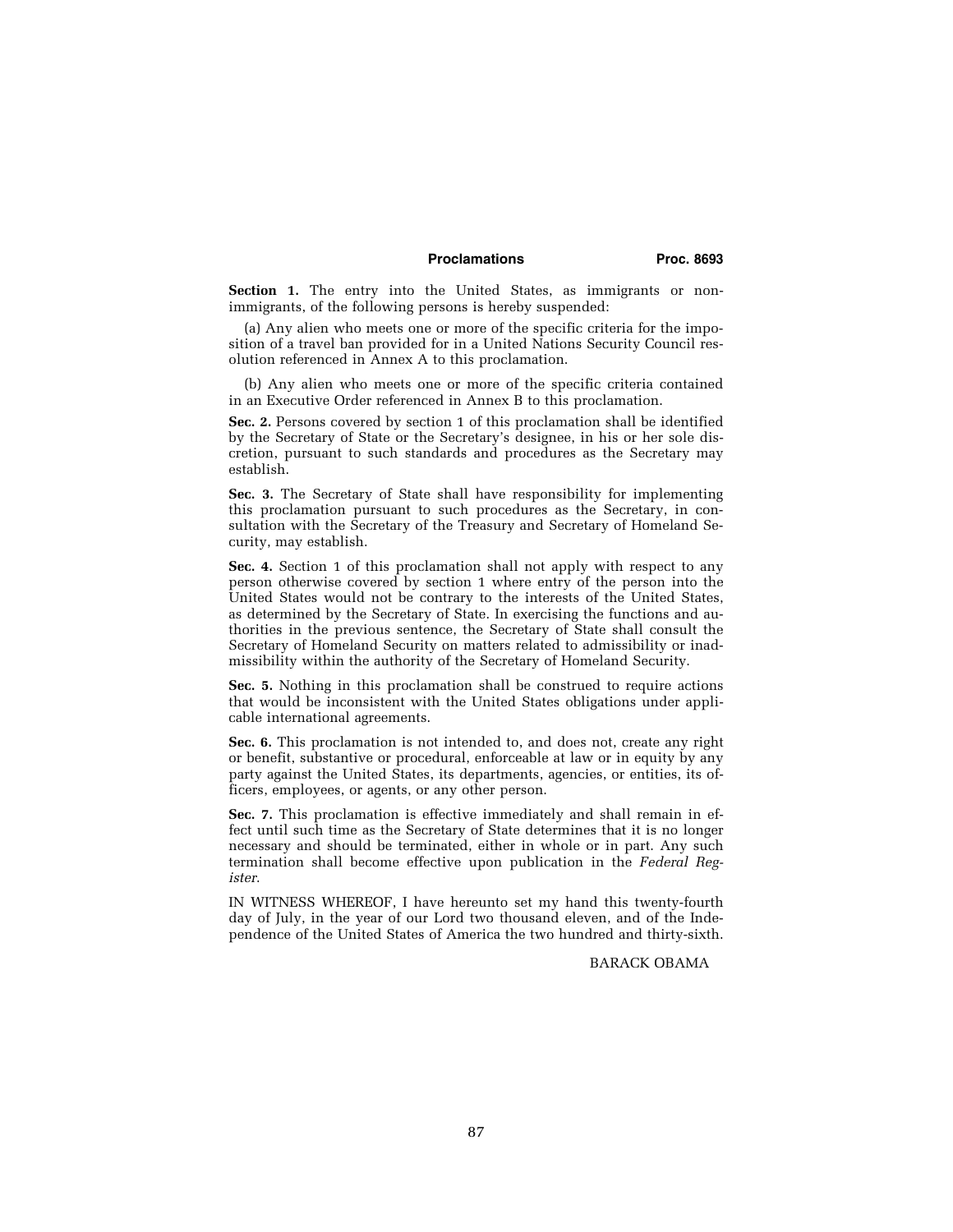#### Proc. 8693

## **Title 3-The President**

#### Annex A: United Nations Security Council Resolutions (UNSCRs)

1) UNSCR 1521 (2003) (concerning Liberia):

http://www.un.org/sc/committees/1521/

- 2) UNSCR1572 (2004)) (concerning Côte d'Ivoire):
	- http://www.un.org/sc/committees/1572/resolutions.shtml
- 3) UNSCR 1591 (2005) (concerning Sudan): http://www.un.org/sc/committees/1591/
- 4) UNSCR 1636 (2005) (concerning Lebanon): http://www.un.org/sc/committees/1636/
- 5) UNSCR 1718 (2006) (concerning North Korea): http://www.un.org/sc/committees/1718/
- 6) UNSCR 1844 (2008) (concerning Somalia): http://www.un.org/sc/committees/751/
- 7) UNSCR 1857 (2008) (concerning the Democratic Republic of the Congo):
	- http://www.un.org/sc/committees/1533/
- 8) UNSCR 1907 (2009) (concerning Eritrea): http://www.un.org/sc/committees/751/
- 9) UNSCR 1929 (2010) (concerning Iran): http://www.un.org/sc/committees/1737/
- 10) UNSCR 1970 and 1973 (2011) (concerning the Libyan Arab Jamahiriya): http://www.un.org/sc/committees/1970/
- 11) UNSCR 1988 (2011) (concerning Afghanistan):
- http://www.un.org/sc/committees/1988/
- 12) UNSCR 1989 (2011) (concerning Al Qaeda)
- http://www.un.org/sc/committees/1267/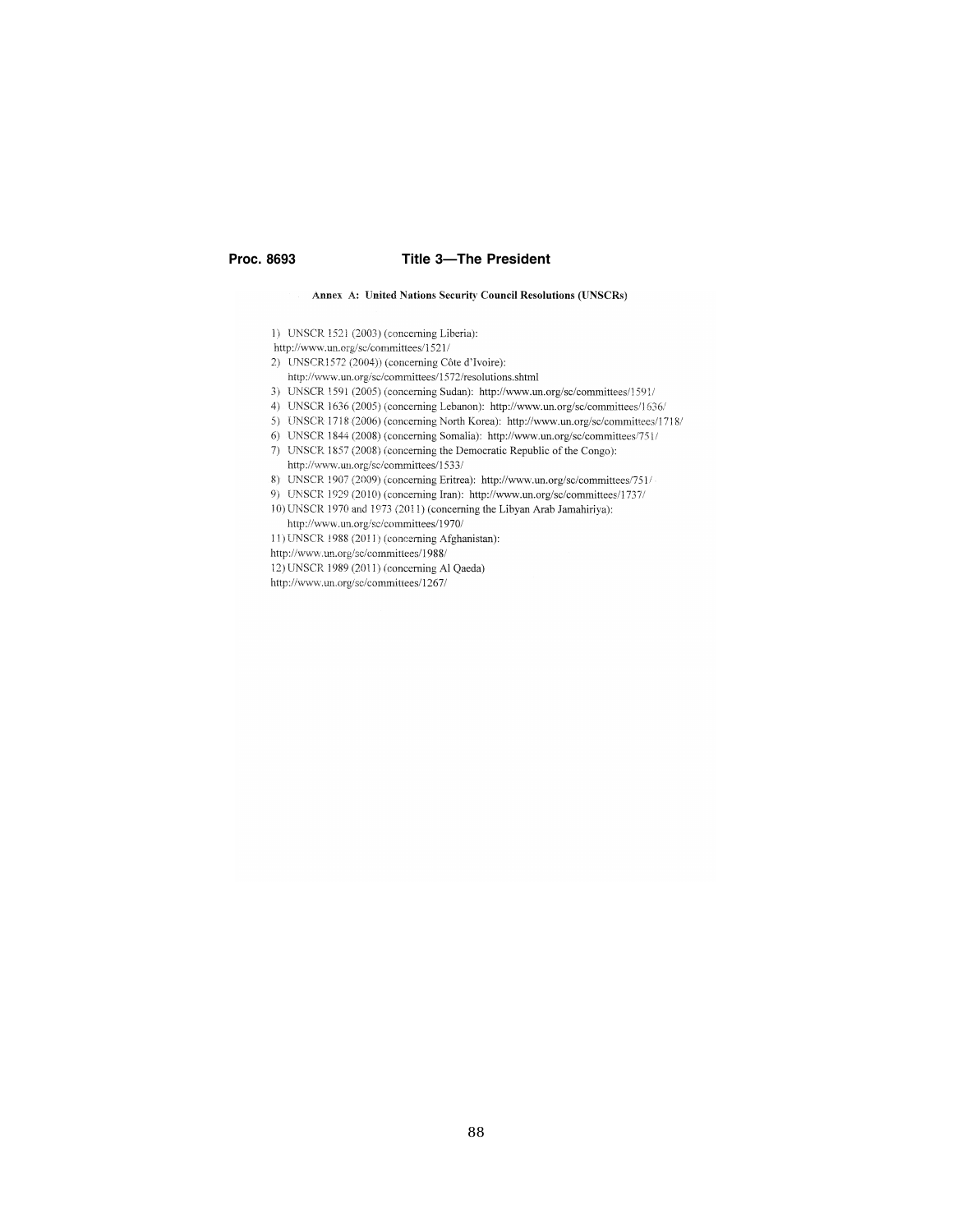#### **Proclamations**

Proc. 8693

#### **Annex B: Executive Orders**

- 1) Executive Order 12947 of January 23, 1995 (Prohibiting Transactions With Terrorists Who Threaten to Disrupt the Middle East Peace Process), as amended by Executive Order 13099 of August 20, 1998 (Prohibiting Transactions With Terrorists Who Threaten to Disrupt the Middle East Peace Process)
- 2) Executive Order 12978 of October 21, 1995 (Blocking Assets and Prohibiting Transactions With Significant Narcotics Traffickers)
- 3) Executive Order 13067 of November 3, 1997 (Blocking Sudanese Government Property and Prohibiting Transactions With Sudan)
- 4) Executive Order 13219 of June 26, 2001 (Blocking Property of Persons Who Threaten International Stabilization Efforts in the Western Balkans), as amended by Executive Order 13304 of May 28, 2003 (Termination of National Emergencies With Respect to Yugoslavia and Modification of Executive Order 13219 of June 26, 2001)
- 5) Executive Order 13224 of September 23, 2001 (Blocking Property and Prohibiting Transactions With Persons Who Commit, Threaten to Commit, or Support Terrorism), as amended by Executive Order 13268 of July 2, 2002 (Termination of Emergency With Respect to the Taliban and Amendment of Executive Order 13224 of September 23,  $2001$
- 6) Executive Order 13288 of March 6, 2003 (Blocking Property of Persons Undermining Democratic Processes or Institutions in Zimbabwe), as amended by Executive Order 13391 of November 22, 2005 (Blocking Property of Additional Persons Undermining Democratic Processes or Institutions in Zimbabwe)
- 7) Executive Order 13310 of July 28, 2003 (Blocking Property of the Government of Burma and Prohibiting Certain Transactions)
- 8) Executive Order 13315 of August 28, 2003 (Blocking Property of the Former Iraqi Regime, Its Senior Officials and Their Family Members, and Taking Certain Other Actions), superseded in part by Executive Order 13350 of July 29, 2004 (Termination of Emergency Declared in Executive Order 12722 With Respect to Iraq and Modification of Executive Order 13290, Executive Order 13303, and Executive Order 13315)
- 9) Executive Order 13338 of May 11, 2004 (Blocking Property of Certain Persons and Prohibiting the Export of Certain Goods to Syria), as amended by Executive Order 13460 of February 13, 2008 (Blocking Property of Additional Persons in Connection With the National Emergency With Respect to Syria)
- 10) Executive Order 13348 of July 22, 2004 (Blocking Property of Certain Persons and Prohibiting the Importation of Certain Goods from Liberia)
- 11) Executive Order 13382 of June 28, 2005 (Blocking Property of Weapons of Mass Destruction Proliferators and Their Supporters)
- 12) Executive Order 13396 of February 7, 2006 (Blocking Property of Certain Persons Contributing to the Conflict in Côte d'Ivoire)